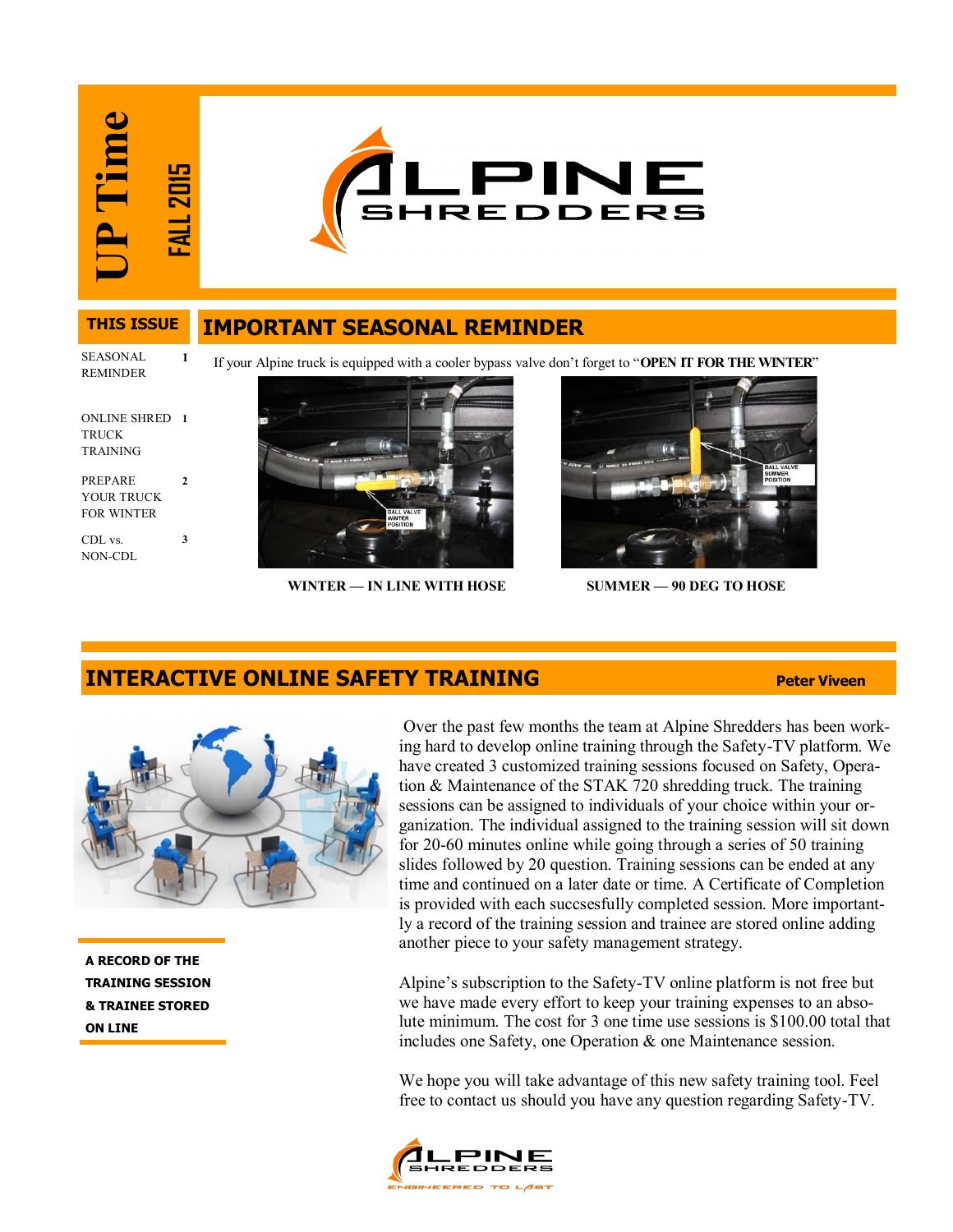### Page 2

# **PREPARE YOUR SHRED TRUCK FOR WINTER MINIMUM** Mike Ulakovic

All signs that the season are changing is in the air, it is again time to prepare your shred trucks for the coming winter. The following suggestions, some which are model specific and may not apply to your truck but if equipped should be checked.



- Ensure the hydraulic oil in your system is seasonally appropriate.
- Change the hydraulic oil and the filter if necessary.
- If equipped, check to ensure your tank and panel heaters are operating properly.
- Make sure your receptacle (ground fault are recommended) and extension cords are rated for the load and are in good repair.
- Coolers should be cleaned and ensure fans are working properly.
- If necessary replace the gearbox oil for the shredder and compactor with the correct factory approved gear oil which is listed in the manual that came with your truck.
- Ensure there are no loose, broken or missing fastener.
- The cooler bypass valve (only on specific models) should be opened for the winter and closed for the summer, yes that is correct open for the winter.
- The PTO shafts need to be inspected to ensure there is no excessive play in the slip and spline area. Also ensure the lock bolts on the yokes at the PTO and pump end are tight. The u-joints should have no perceivable play in them when checked. Finally on a weekly basis, all three grease fittings on each PTO shaft should be greased to the point that fresh grease is seen to be purged from all four seals on the cross of the u-joints and out of the slip.
- The truck chassis or power unit also needs to be serviced on a regular basis. If you look after this yourself or depend on a dealership or independent repair facility it is important to do the maintenance on a regular basis. Most dealers and independent repair facilities will be able to advise you on what needs to be done regularly and what should be done seasonally.
- Have your batteries load tested and ensure all connections are clean corrosion free.
- Have your anti-freeze checked to ensure it is of sufficient strength for the region the truck will be operating in. Those in the warmer climates should also use anti-freeze in their vehicles, anti-freeze if formulated to help dissipate engine heat quicker, has rust inhibitors and water pump lubricants.
- Ensure you have windshield washer (again climate specific) in the vehicle along with good wiper blades.
- Another climate specific item is the engine block heater. Make sure they are in good working condition and all cords are in good shape. One thing we suggest is to loop the extension cord over the driver's mirror so you see it as you climb into the cab. If you missed it then, you will see it when you look out to your mirrors before you move the truck. If you still miss seeing the cord then maybe you shouldn't be driving that day, just an observation.